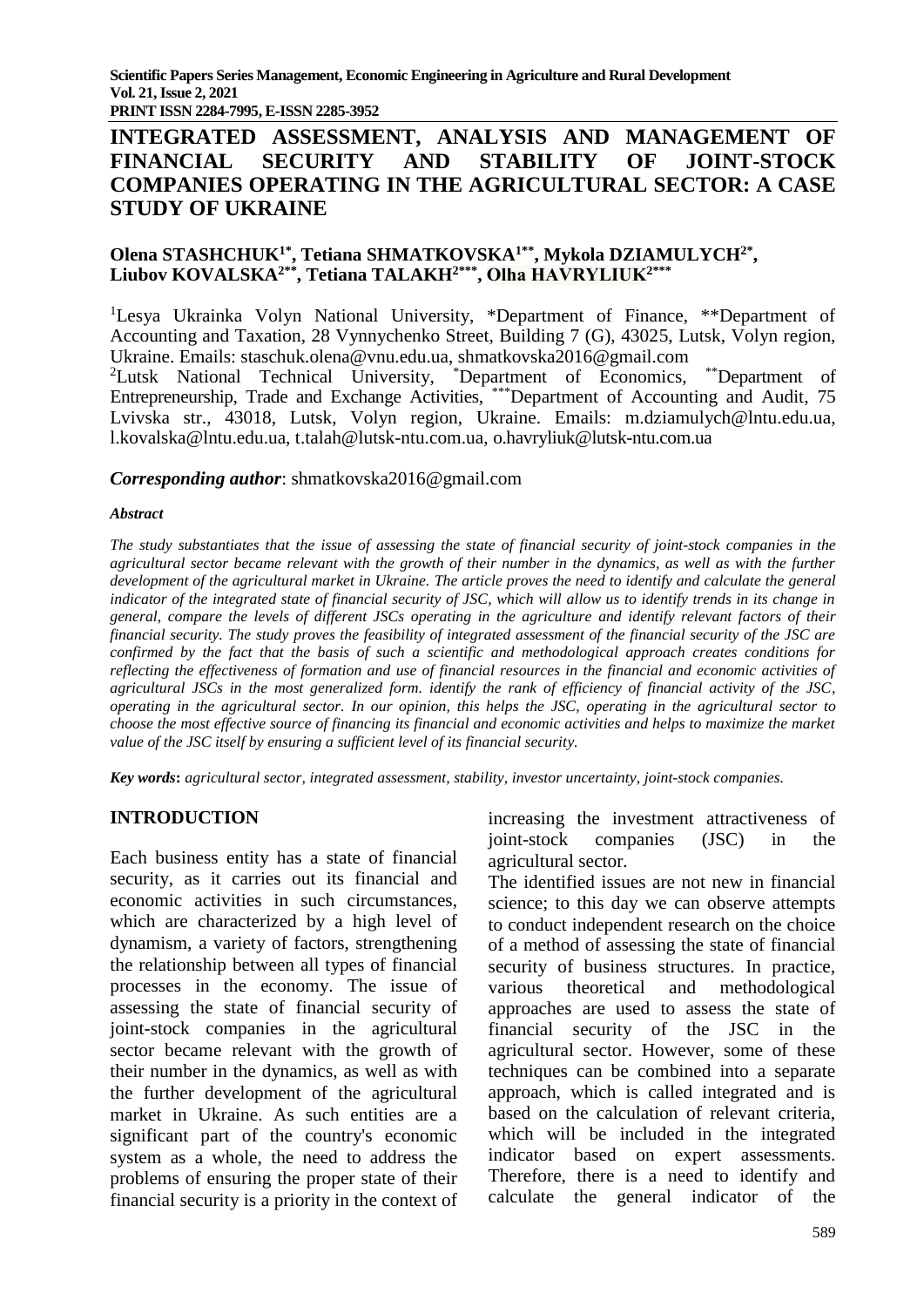integrated state of financial security of JSC, which will allow us to identify trends in its change in general, compare the levels of different JSCs and identify relevant factors of their financial security. Using this indicator creates the conditions for corrective action in the long run to achieve optimal financial performance of the JSC.

Many researchers of scientists and practitioners are devoted to researches questions of the maintenance of financial safety of the enterprises of the agricultural sector. Various approaches to its provision were considered, which were based not only on the financial aspects of the agricultural sector but also took into account the objective specifics of management in the agricultural sector. Among the important works in this aspect are the studies of such specialists as O. Agres [1], O. Apostolyuk [2], M. Dziamulych [3-5], H. Haken [6], D. Lewis [8], I. Parvutoiu [9], Y. Peter [10], A. Popescu [11-19], G. Schinasi [21], T. Shmatkovska [22-24], R. Sodoma [25], I. Tofan [27], I. Tsymbaliuk [28], V. Yakubiv [29], Ya. Yanyshyn [30], I. Zhurakovska [32].

The relevance and feasibility of integrated assessment of the financial security of the JSC are confirmed by the fact that the basis of such a scientific and methodological approach creates conditions for reflecting the effectiveness of formation and use of financial resources in the financial and economic activities of agricultural JSCs in the most generalized form. identify the rank of efficiency of financial activity of the JSC. In our opinion, this helps the JSC to choose the most effective source of financing its financial and economic activities and helps to maximize the market value of the JSC itself by ensuring a sufficient level of its financial security. Given the above, we consider it necessary to systematize the proposals developed by scientists on methods of integrated assessment of financial security of agricultural entities and identify those features that can be used in the process of integrated assessment of financial security of JSC, operating in the agricultural sector.

# **MATERIALS AND METHODS**

An integrated method of evaluation, as shown by the analysis of the scientific literature, arises from the use of indicators proposed in the indicator, resource-functional, or another approach with adjusting their set according to the type of economic activity, scale, or organizational and legal form of business entity. At the same time, the application of the integrated method to the assessment of financial security of the JSC is due to the fact that the above approaches have certain shortcomings, which reduces the level of objectivity of the assessment. This method is more accurate and suitable for use for multiplicative, multiple, and combined models [7]. In our opinion, the definition of an integrated indicator of financial security of the JSC of the agricultural sector has the following features:

1) combination of the action of all the most important indicators of efficiency of financial activity of joint-stock company of agrarian sphere;

2) solving the problem of assessing the state of financial security of the JSC by determining a single performance indicator that simplifies the interpretation of partial and summary indicators;

3) possibility of identification of exogenous and endogenous threats and dominants of financial security of JSC.

Integrated evaluation expands and introduces new capabilities to classical analysis, as well as based on the use of previously proposed methods of evaluation and a set of indicators, as well as allows you to compare indicators with different dimensions and characteristics. Integral indicators can be composed based on various prerequisites for their construction and depend on the following factors: the direction of evaluation and the available information base [20]. In particular, T. O. Telna in the process of studying scientific and methodological approaches to assessing the financial security of agricultural enterprises concluded that the assessment on the basis of indicators does not give a reliable result, because such an approach is not systemic. The level of financial security of enterprises should be assessed using an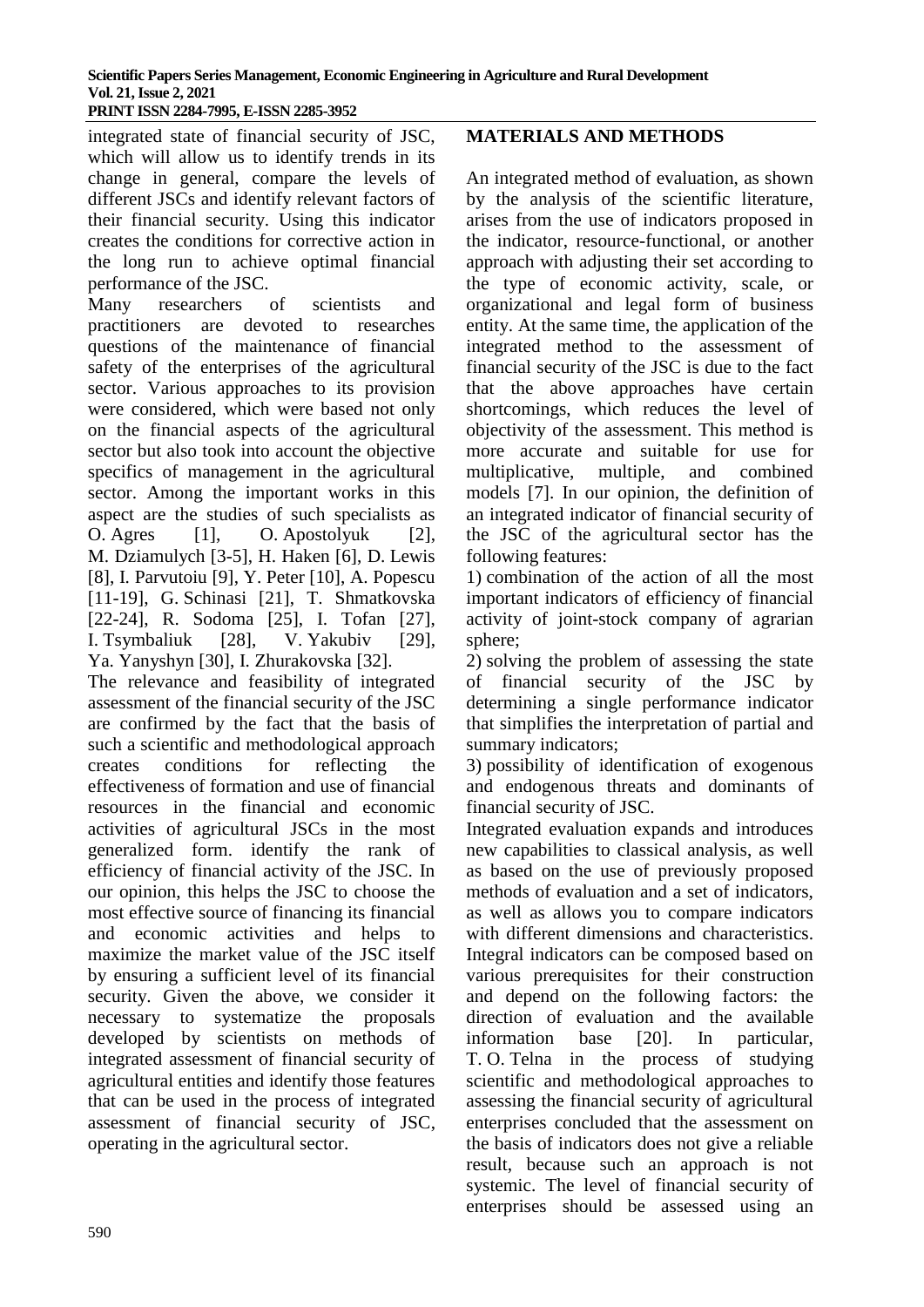integrated indicator, which is obtained by using multidimensional statistical methods [26].

In our opinion, to assess the state of financial security of the JSC it is necessary to use the integrated method given its advantages. However, the indicators proposed for inclusion in the methodology of calculation of the summary indicator should have such selection criteria as informativeness, comparability of results, availability of primary information, strategic direction, universality, complexity, and systematization. We consider it expedient to conduct an integrated assessment of the state of financial security on the basis of a combination of such scientific and methodological approaches as an indicator and expert assessment, which will, on the one hand, improve the quality of information and take into account the most important indicators of their financial and economic activity. reduce the level of subjectivity inherent in each of these approaches autonomously. At the same time, the symbiosis of these assessment methods to

determine the integrated indicator of financial security of the JSC, in our opinion, will identify threats and dominants of financial security and assess their impact on the integrated indicator and conduct a strategic analysis of financial security of the JSC.

Given that the studied JSCs operate in the field of agro-industrial production, we justify our own approach to the integrated assessment of financial security of such JSCs. For this purpose, we will use the tools of indicator and rank methods in symbiosis. In general, the algorithm for determining the integrated indicator contains 4 stages: 1) selection of coefficients that best reflect the features of financial and economic activities of JSC agricultural sector and their calculation; 2) determination of the safety margin for each indicator; 3) assigning weight to each partial indicator in the model of calculation of the integrated indicator; 4) calculation of the integrated value of the indicator of financial security agrarian JSC (Fig. 1).



Fig. 1. Algorithm for calculating the integrated indicator of the state of financial security of JSCs operating in the agricultural sector.

Source: own development.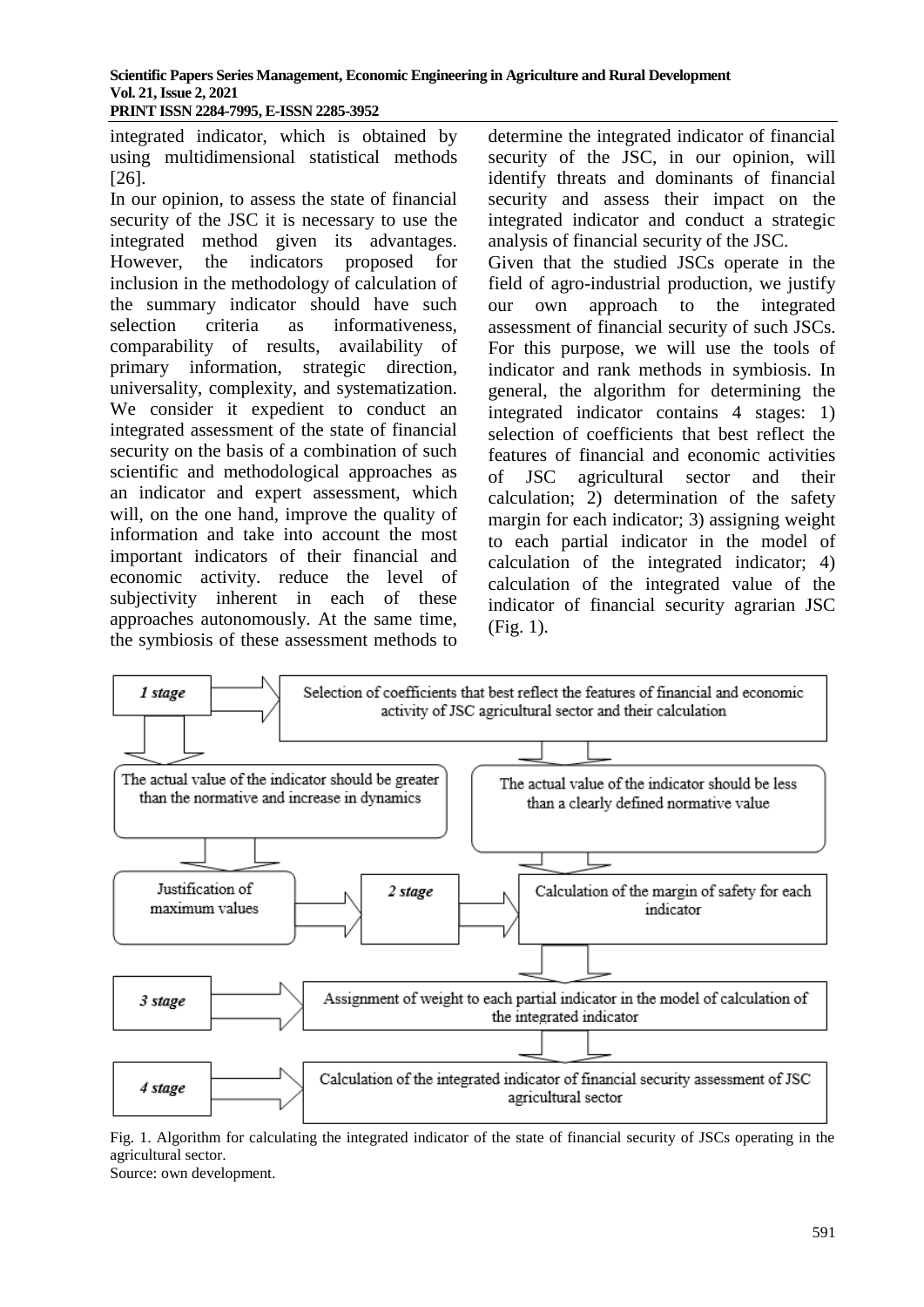We propose to determine the integrated indicator of the state of financial security of the JSC on the basis of indicators of property status, profitability, financial stability, liquidity, business and market activity, defined. Given that most of them reflect the same characteristics of financial and economic activities of the JSC, we consider it necessary to reduce their list, limited to those indicators that characterize the level of financial security to the greatest extent, as they reflect the features of organizational and legal form, the specifics of life. the cycle of agricultural products, the formation and use of fixed and working capital. At the same time, despite the great importance of market activity indicators, on the basis of which it is possible to characterize the efficiency of the JSC, we take into account only the indicator of reinvestment and return on equity (calculated on the basis of the book value of shares).

Thus, the initial indicators on the basis of which we will form an integral include the coefficient of depreciation of fixed assets; return on assets; profitability of sales; return on equity; coverage ratio; coefficient of autonomy (solvency); funding ratio; asset turnover ratio; inventory turnover ratio; the turnover ratio of fixed assets (return on assets); receivables turnover ratio; accounts payable turnover ratio; reinvestment ratio; return on equity (shares).

Incidentally, for the purpose of further analysis, each of these indicators will be assigned a designation with the appropriate serial number, which will correspond to its actual value.  $(k_1, k_2, k_3, k_4, k_5, k_6, k_7, k_8, k_9,$  $k_{10}$ ,  $k_{11}$ ,  $k_{12}$ ,  $k_{13}$ ,  $k_{14}$ ).

# **RESULTS AND DISCUSSIONS**

Indicators of their property status are extremely important for enterprises in the agricultural sector, as the specifics of the activity require the capitalization of a significant share of their own financial resources in the form of non-current assets, in particular, fixed assets. After all, this indicator characterizes the degree of suitability of fixed assets, the need to update existing and disposal of worn-out, the level of which reflects the other three coefficients of the property. Therefore, in order to conduct a general assessment of the property status of the JSC, it is sufficient to calculate the depreciation rate of fixed assets.

In order to assess the profitability of agricultural JSCs, it is enough to analyze their financial and economic profitability. From the indicators of profitability, we believe that the most important indicators are the return on assets (to assess the efficiency of financial resources) and capital (to assess the effectiveness of the most important source of their formation) because capital adequacy reduces the need for borrowed funds, and lack - on the contrary, necessitates in credit resources and this is perhaps the most important in ensuring the effective operation of agricultural enterprises. The return on operating activities will be reflected in the return on assets and equity, as they are calculated on the basis of indicators that directly proportionally affect the amount of net income, assets, and equity, on the basis of which the return on assets and equity is calculated.

However, in order to form more reliable conclusions, avoid collisions when calculating the return on equity, when the amount of losses exceeds the size of the latter (mathematically giving a positive result of financial profitability), as well as, given the specifics of agricultural JSC, we consider it necessary to take into account integrated indicator of financial security of JSC indicator of the profitability of sales. The fact is that in light of the current realities of the Ukrainian economy, agricultural JSCs, for the most part, do not use the potential to increase resources in the financial market, which is typical for JSCs - they do not place their shares on the stock market, do not carry out any operations in order to increase their profits, do not invest in the joint activities of other enterprises, do not make financial investments, etc. The list of operations that are not conducted by Ukrainian JSCs in the agricultural sector is very wide and this is mainly due to the lack of free financial resources, experience, and the necessary specialists in this field. Thus, due to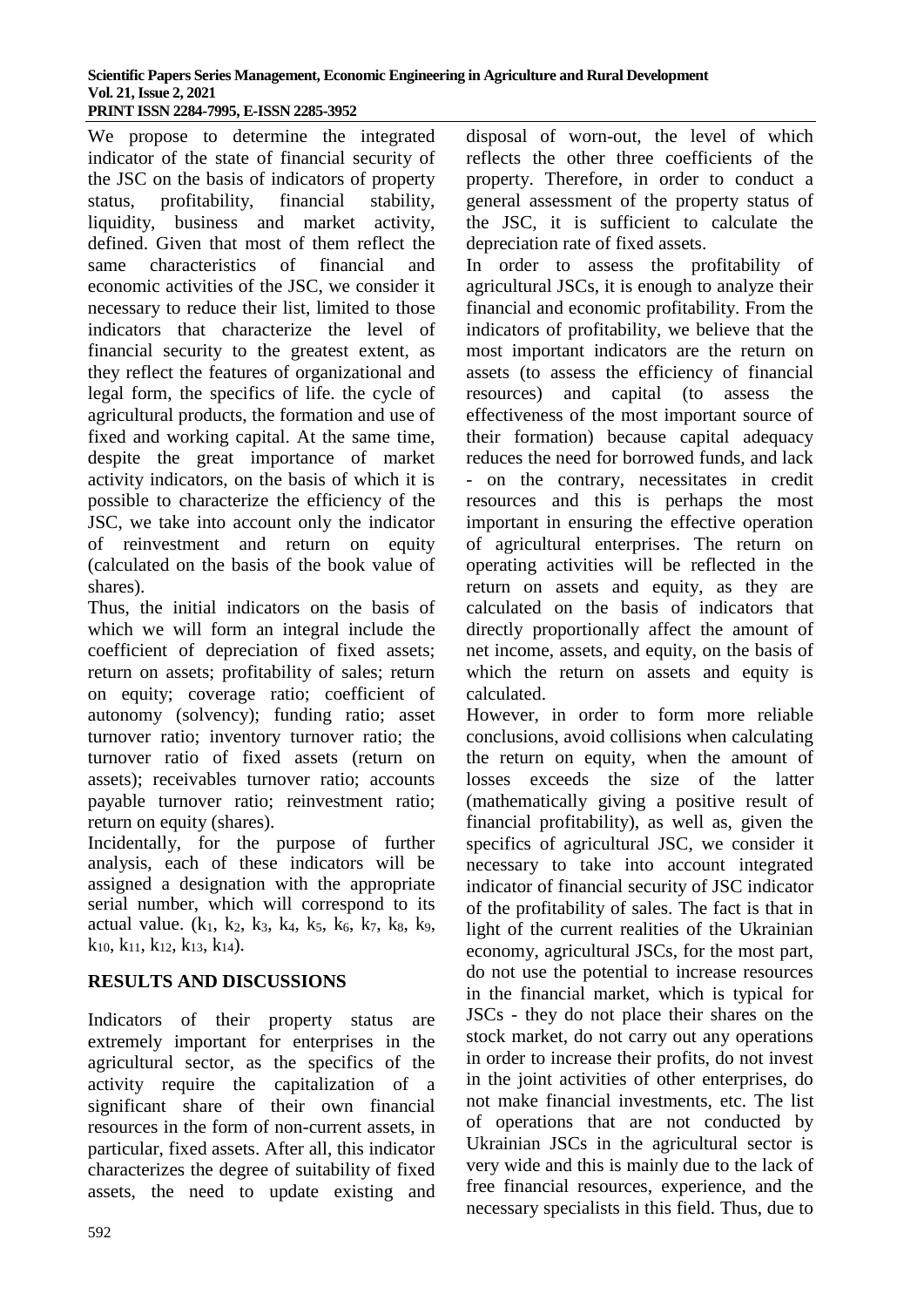the negative impact of exogenous and endogenous factors on agricultural JSCs, all their profits are generated from income from the main activity, which is sometimes insufficient to maintain their own funds, so they use borrowed resources.

In addition, it is quite normal for unprofitable blood vessels to function, despite the fact that the magnitude of their losses is significant or permanently increasing. At the same time, they bear the costs of production and receive income from its sale, assessing the relationship between which you can analyse the profitability of their core business, which is often supported by the state, given the priority of agriculture for the national economy. Therefore, the profitability of sales can be used to assess the profitability of the main activity.

From all relative indicators of financial stability, we consider it appropriate to choose two indicators that best reflect the level of financial stability of the JSC in the agricultural sector, and a decrease in values below the recommended signals the risk of reducing their solvency. This is the ratio of autonomy and funding. The first can assess the effectiveness of the use of own financial resources and determine whether the assets of the JSC are financed by equity and what part of it is invested in assets, and the funding ratio allows you to assess the level of dependence of the JSC on borrowed resources.

We believe that the main feature of the

liquidity of agricultural JSCs is the presence of net working capital, which indicates the ability of enterprises to pay their short-term liabilities, and its negative value signals the threat of liquidity loss. Since indicator coefficients are used to calculate the integrated indicator, we will use a coverage ratio to determine the level of security for this group of indicators of financial condition, which allows us to assess the extent to which the company's assets cover its current liabilities.

The successful operation of JSCs and their stable position in the market is manifested in excellent indicators of business activity. In this group of indicators for the JSC agricultural sector, the most important, in our opinion, is the indicator of turnover of assets, inventories, fixed assets, receivables, and payables. While the first of them testifies to the efficiency of use of all financial resources, including operating activities, the second characterizes the policy of sales, which for agricultural JSCs is a prerequisite for creating competitive advantages in a market that can meet the needs of buyers in any a period of time that is beneficial for them. The turnover ratio of fixed assets indicates the efficiency of their use, which against the background of a significant share in the structure of assets (the range of its fluctuation in the studied enterprises is about 7-76% (Table 1) increases the level of financial and economic profitability in general.

| UNIQUE (at Tail Value) III $2010-2019$ , $\%$   |      |      |      |      |       |       |       |       |
|-------------------------------------------------|------|------|------|------|-------|-------|-------|-------|
| <b>Business entities</b>                        | 2016 | 2017 | 2018 | 2019 | 2017  | 2018  | 2019  | 2019  |
|                                                 |      |      |      |      | /2016 | /2017 | /2018 | /2016 |
| PJSC "Mykolaiv Agricultural Company"            | 34.3 | 31.5 | 28.0 | 25.7 | 91.7  | 89.0  | 91.5  | 74.7  |
| PJSC "Blok Agrosvit"                            | 8.9  | 8.5  | 7.0  | 6.5  | 96.0  | 82.1  | 93.3  | 73.6  |
| PJSC "Bakhmut Agricultural Union"               | 9.5  | 12.1 | 10.4 | 10.5 | 127.3 | 85.7  | 100.8 | 110.0 |
| PJSC Agricultural firm "Verbivske"              | 47.5 | 30.9 | 26.7 | 25.7 | 65.0  | 86.5  | 96.3  | 54.1  |
| PJSC Agricultural PJSC "Ukraine"                | 37.6 | 41.8 | 38.0 | 24.0 | 111.1 | 90.9  | 63.1  | 63.7  |
| PJSC "Vinnytsiaagrotransservis"                 | 61.1 | 62.3 | 55.1 | 58.5 | 102.1 | 88.4  | 106.1 | 95.7  |
| PJSC "Technological agrarian company<br>united" | 48.6 | 52.6 | 75.6 | 72.7 | 108.3 | 143.7 | 96.2  | 149.6 |

Table 1. The share of fixed assets in the assets of joint-stock companies operating in the agricultural sector of  $U_1$ <sub>ration</sub> (at fair value) in 2016-2010,  $\omega$ 

Source: compiled according to the financial statements of joint-stock companies operating in the agricultural sector of Ukraine.

As for the receivables turnover ratio, it is very important to assess the impact of settlements with customers on the level of financial security of the JSC agricultural sector, as often the delay in payment of shipped products by counterparties in the form of deferred advances or breach of payment discipline reduces working capital required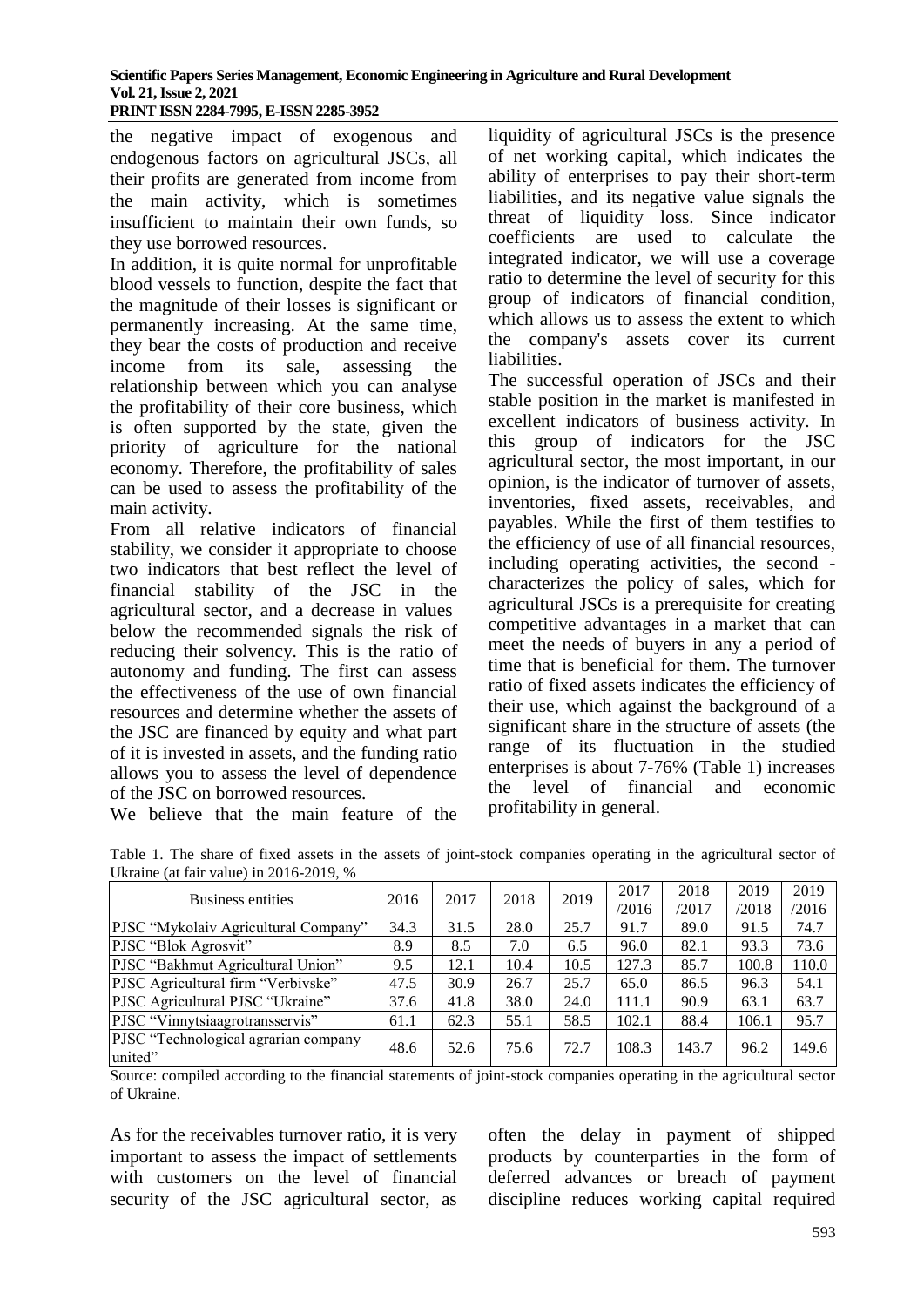for financing. other production costs. Given that the share of material costs of agricultural joint-stock companies in the operating structure is on average about 50% and they are carried out throughout the production cycle, this ultimately leads to a slowdown in business activity of JSC, and outstanding overdue receivables can turn into and reduce the profitability of JSC in general.

Given the lack of most indicators of the market activity of the JSC, we consider it necessary when calculating the integrated indicator of financial condition to take into account the reinvestment indicator, which allows assessing the financial growth potential of share capital and, accordingly, the level of owners' profits. The greater its value, the more promising is the development of blood pressure in the future. This indicator is, first of all, interesting for potential investors and contractors who are more willing to deal with a successful company. Given that this indicator is not calculated in the case of JSC losses in the relevant periods, in order to conduct an integrated assessment, we will consider its value equal to zero.

Another indicator of market activity is the return on equity of the agricultural sector. However, we will calculate it on the basis of the book value of shares, due to the lack of information about their market price and the lack of shares in circulation on the secondary securities market. This indicator shows how much profit per unit of the book value of a share and, accordingly, allows you to estimate the scale of return on equity, which is extremely important for corporate entities.

Sonder to wave vectore the agricultural sector<br>
Homother indicator of market activity is the<br>
return on equity of the agricultural sector.<br>
However, we will calculate it on the basis of<br>
the hone the momention about their In contrast to existing methods, the calculation of the margin of safety is based on the idea of determining the potential financial stability, which indicates the presence of financial potential or the threat of its lack to ensure a certain level of financial security. To this end, and to avoid significant differences between the performance of different agricultural entities due to the peculiarities of settlements with debtors and creditors, inventory management policy, stage of the product life cycle, etc., we consider it necessary to calculate the relative margin of safety. To implement this, we use the theory of properties of solids, namely the method of calculating the coefficient of the strength of

parts and machines, which is calculated as the ratio of the maximum (limit) stress characteristic of a particular material to its actual value when the actual stress value must be less than clear a certain value, which is normative (determination of the margin of safety by the stress) [31].

We extrapolate what is indicated on the features of the calculation of the coefficients of financial condition, the values of which must be less than a clearly established regulatory value. However, among these indicators there are those whose values, on the contrary, should increase in dynamics, crossing the threshold. For them, we calculate the margin of safety by the inverse formula, taking as a basis, again, the algorithm for calculating the margin of safety of solids at the allowable stress - the ratio of the actual (or regulatory, other than 0 limits) their value to the maximum allowable.

In other words, provided that the recommended value of the indicator should be less than a certain number, which is the strength threshold, it is calculated as follows:

$$
Z_i = K_0 / K_n \tag{1}
$$

If the normative value of the indicator moves in the direction of increase in a certain or in the absence of a clearly defined limit, the margin of safety is determined by the formula:

$$
Z_i = K_n / K_0 \tag{2}
$$

where:  $K_n$  – the actual value of the indicator;

 $K_0$  – limit (normative) value of the indicator (known or defined not clearly).

The integrated indicator of financial security of JSC in the agricultural sector is the sum of the values of the margin of safety for each indicator, entered into the set of those on the basis of which it is calculated in a particular period. The value of the margin of safety for each partial indicator (introduced into the model of the integrated indicator) is adjusted to its assigned weight in the specified sample of coefficients:

$$
Z = \sum_{i=1}^{n} Z_i \times q_i \tag{3}
$$

where:  $Z$  – integrated indicator of financial security of JSC in a certain period;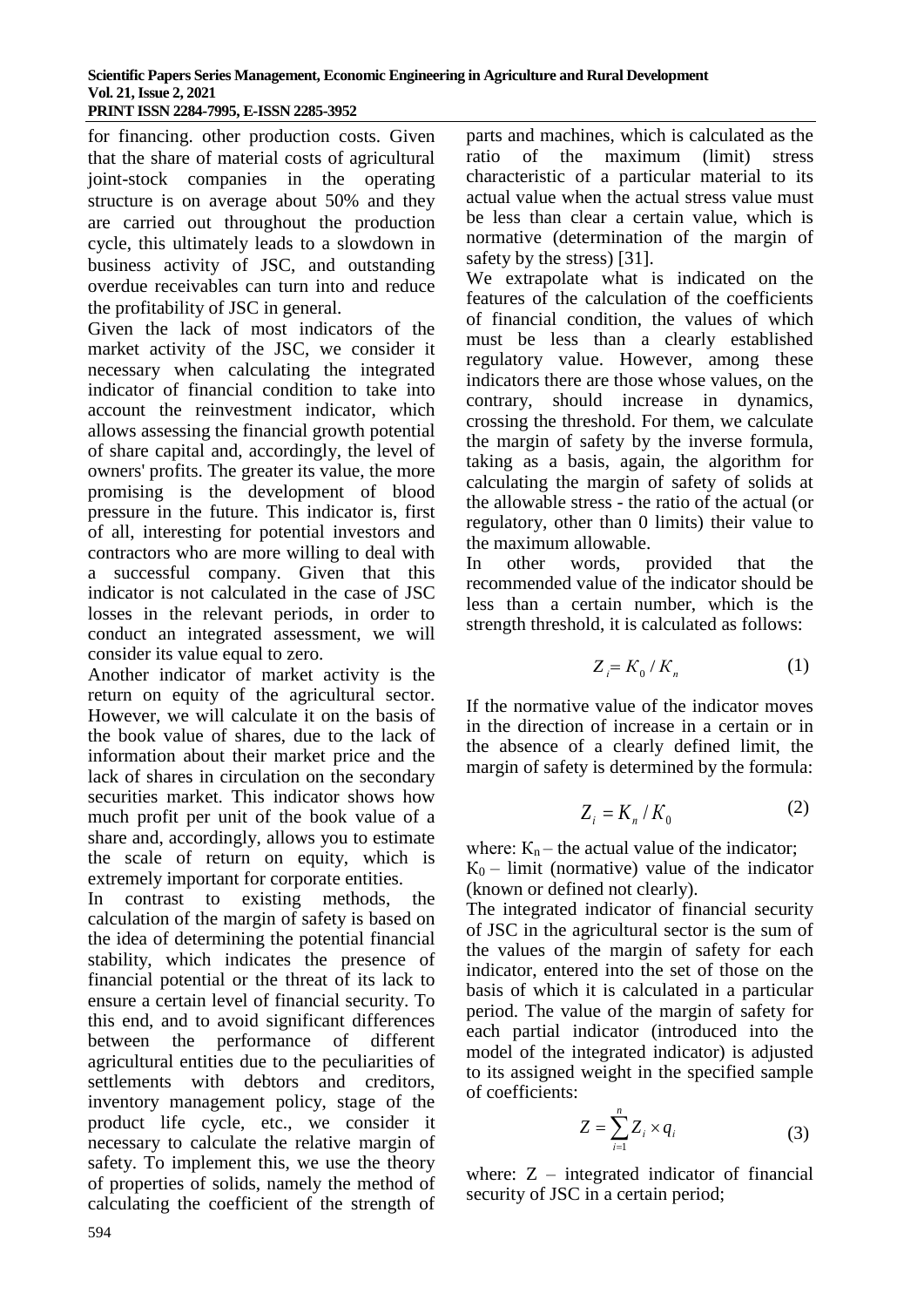$Z_i$  – the margin of safety on the *i*-th indicator; n – the number of indicators that are part of the integrated indicator (14);

 $q_i$  – the weight of each indicator in the value of the integral value of the margin of safety (from 2 to 5).

It should be noted that the assignment of weight to each coefficient is designed to equalize the indicators of the margin of safety,

which will (sometimes significantly) differ in the studied joint-stock companies of the agricultural sector under the influence of the previously mentioned factors. In general, the composition of the input indicators and the algorithm for calculating the margin of safety on such indicators are shown in table 2.

Table 2. System of indicators for integrated assessment of financial security of JSC agricultural sector and algorithm for calculating their safety margin

|     |                                       | Normative value of     |                                     | <b>Safety margin</b>                            |                                         |                     |
|-----|---------------------------------------|------------------------|-------------------------------------|-------------------------------------------------|-----------------------------------------|---------------------|
| Nr  | <b>Indicator</b>                      | the indicator,<br>K    | value of the<br>indicator,<br>$K_n$ | <b>Strength</b><br>threshold,<br>$\mathbf{K}_0$ | <b>Calculation</b><br>formula,<br>$Z_i$ | Wages,<br><b>qi</b> |
| 1.  | Wear coefficient                      | $<$ 0.5, reduction     | k <sub>1</sub>                      | 0.5                                             | $0.5/k_1$                               | 3                   |
| 2.  | Return on assets ratio                | $>0$ , amplification   | $k_2$                               | 0.5                                             | $k_2/0.5$                               | 5                   |
| 3.  | Profitability of sales                | $>0$ , amplification   | $k_3$                               | 0.7                                             | $k_3/0.7$                               | $\overline{4}$      |
| 4.  | Return on equity                      | $>0$ , amplification   | $k_4$                               | 0.7                                             | $k_4/0.7$                               | 5                   |
| 5.  | Coverage ratio                        | $>1$ , amplification   | $k_5$                               |                                                 | $k_5/1$                                 | $\overline{4}$      |
| 6.  | Coefficient of autonomy<br>(solvency) | $>0.5$ , amplification | k <sub>6</sub>                      | 0.5                                             | $k_6/0.5$                               | 4                   |
| 7.  | Funding ratio                         | $<$ 1, reduction       | $k_7$                               | 1                                               | 1/k <sub>7</sub>                        | 5                   |
| 8.  | Asset turnover ratio                  | $>0$ , amplification   | $k_8$                               | $\overline{c}$                                  | $k_8/2$                                 | 3                   |
| 9.  | Inventory turnover ratio              | $>0$ , amplification   | k9                                  | 5                                               | $k_9/5$                                 | $\overline{2}$      |
| 10. | Fixed assets turnover ratio           | $>1$ , amplification   | $k_{10}$                            |                                                 | $k_{10}/1$                              | 3                   |
| 11. | Receivables turnover ratio            | $>0$ , amplification   | $k_{11}$                            | 43                                              | $k_{11}/43$                             | 2                   |
| 12. | Accounts payable turnover<br>ratio    | $>0$ , amplification   | $k_{12}$                            | 14                                              | $k_{12}/14$                             | 2                   |
| 13. | Reinvestment ratio                    | $>0$ , amplification   | $k_{13}$                            | 3                                               | $k_{13}/3$                              | $\overline{4}$      |
| 14. | Return on equity ratio                | $>0$ , amplification   | $k_{14}$                            | 16                                              | $k_{14}/16$                             | 4                   |

Source: systematized independently.

Let us explain in more detail the mechanism of calculating the value of the margin of safety, which is actually a reserve for increasing or decreasing the corresponding indicator by determining the limit value of the deviation of the actual value of the indicator from the normative (recommended). In this case, for each of these indicators, the margin of safety will be calculated differently. Thus, the threshold value of the depreciation factor, the excess of which is a threat to reduce the level of financial security, is taken to increase its threshold - 0.5, so for it, the margin of safety will be calculated by the formula (1), i.e.  $z_1=0.5/k_1$ 

Indicators of return on assets, sales, and equity should be greater than zero and grow in dynamics. Therefore, the margin of safety for them will be determined by the formula (2). Given that the upper limit of the increase in these indicators has not been determined, these limit values have been set expertly, taking into account the potential for their development. For a return on assets, this limit will be 50%, assuming that corporate companies are likely to make a profit of half the value of all assets. Based on the same principle of determining the upper limit, for the return on sales and equity - it will be 0.7. Therefore, the margin of safety for these indicators will be determined by formula (2), i.e.  $z_2=k_2/0.5$ ,  $z_3=k_3/0.7$ ,  $z_4=k_4/0.7$ .

The limit value of the coverage ratio is a unit, the excess of which indicates the efficiency of the formation and use of financial resources of the JSC, which timely repays its financial obligations. If this value is less than 1, then the company is illiquid. The margin of safety by this coefficient is determined by formula  $(2)$ , i.e.  $z_5=k_5/1$ .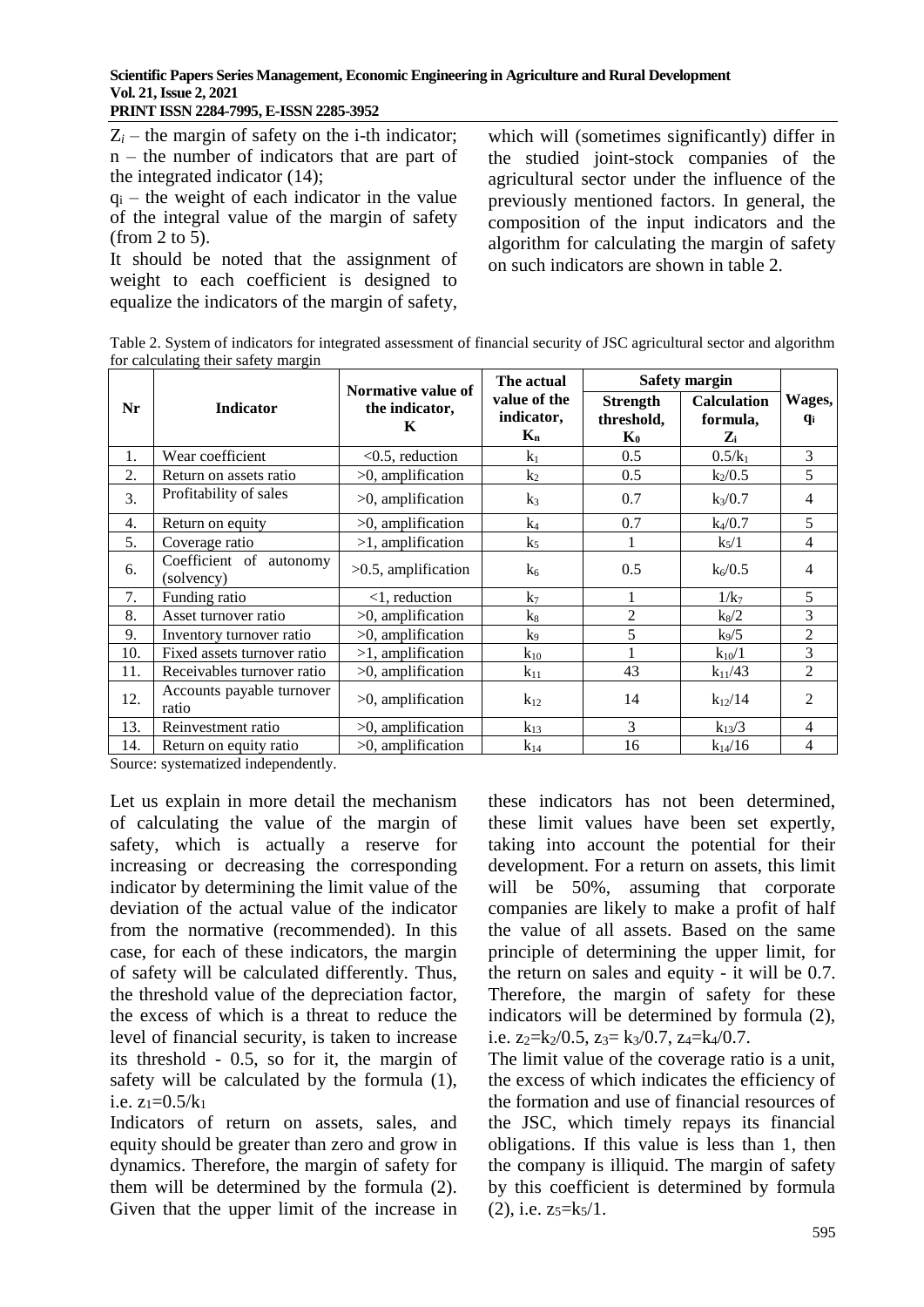The same formula is used to calculate the margin of safety for the coefficient of autonomy, which will be  $k_6/0.5$  because its value must be> 0.5 (at the threshold of strength  $-$  0.5), and for the funding factor according to formula (1), substituting the data in which we have  $z_7=1/k_7$  (at  $k_0=1$ ).

In the same way, we will calculate the margin of safety according to the turnover ratios of assets and stocks, which we introduced in the calculation of the integrated indicator, and the values of which must be greater than zero and increase in dynamics. However, for the purposes of conducting the necessary calculations, we will set the maximum (threshold) values for them at levels 2 and 5, again by the expert method, taking into account their growth potential. That is, the margin of safety on the turnover of assets –  $z_8 = \frac{k}{2}$ , on the turnover of inventories –  $z_9=k_9/5$ . The same formula (2) calculates the margin of safety for the return on assets  $-z_{10}$ =  $k_1$ <sup>0</sup>/1, given that its value must be > 1 (for  $k_0=1$ ).

Once again, the hypothetical limit values of the mentioned coefficients are substantiated by the results of the synectics method in view of their external maximum values obtained in the process of analysis of the corresponding coefficients of BP of the agricultural sector taking into account the potential increase of indicators. Thus, the threshold value of the turnover of receivables can be considered 43, the limit value of the indicator of turnover of accounts payable  $-14$ . The margin of safety for the turnover ratios of receivables and payables is calculated by the formula (2), according to which we have: for the first indicator  $z_{11} = k_{11}/43$ , for the second –  $z_{12}=k_{12}/14$ .

596 Regarding the coefficients of market activity, which we take into account when calculating the integrated indicator of financial security of agricultural JSCs, the margin of their strength is also calculated by the formula (2). In the absence of normative values of these indicators, we consider it necessary to set it at level 3 for the reinvestment ratio (taking into account the value of this ratio at PJSC Agricultural firm "Verbivske" in 2016 – 2.46) and 16 – for return on shares (based on return

on equity), at PJSC "Bakhmut Agricultural Union" in  $2018 - 15.44$ ) given the already mentioned mechanism for calculating the threshold values of the strength reserve. The latter is established by selecting the largest exterior value of a certain indicator, calculated for all studied blood pressure, taking into account the potential for their increase. We consider it necessary in this way to emphasize the need for the development of JSC in the agricultural sector, which, accordingly, will help increase their level of financial security. Therefore, for the reinvestment indicator, formula (2) is transformed into  $z_{13}=k_{13}/3$ , for the return on equity ratio – into  $z_{14}=k_{14}/16$ . It should be noted that for unprofitable enterprises the reinvestment ratio will be considered equal to 0, since in terms of losses it is not calculated, and therefore their margin of safety is also equal to 0.

To increase the reliability of the conclusions, we consider it appropriate to introduce a weight for each indicator, which will reflect its place in the integrated indicator of financial security and smooth the difference between the values of safety margins given the differences in scale, management, and life cycle of agricultural products. To do this, again, we will use the method of expert assessments, namely the survey of employees of the JSC in the agricultural sector, which are related to financial security.

The proposed structure of the questionnaires provided for the number of indicators of financial condition, the probable number of points that can be assigned to each indicator (from 1 to 5), and justification. According to the results of the questionnaires, the largest number of experts agreed that the ratios of the return on assets, equity, and financing should be assigned the highest score - 5. These indicators, according to experts, are sufficient to assess the level of financial security of the JSC, distinguishing dominants (threats) of profitable (unprofitable) activity, low (high) financial dependence.

Indicators of return on sales, stocks, autonomy, current liquidity, and reinvestment of profits will be assigned a weight of 4 points. The vast majority of experts believe that the analysis of these ratios allows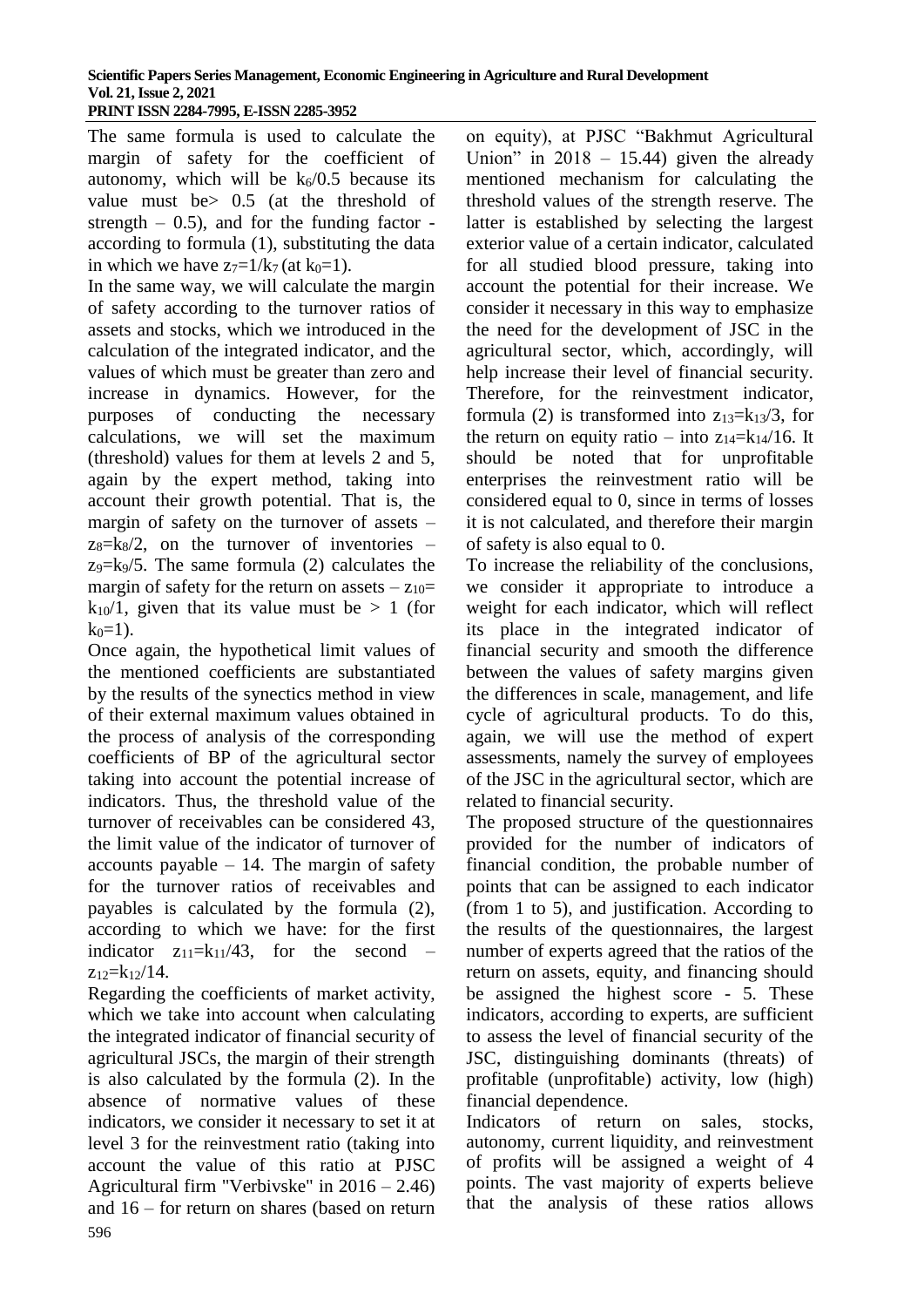#### **Scientific Papers Series Management, Economic Engineering in Agriculture and Rural Development Vol. 21, Issue 2, 2021 PRINT ISSN 2284-7995, E-ISSN 2285-3952**

systematizing such dominants (threats) as profitability (loss) of the main activity, ability (inability) to meet their short-term financial obligations, the presence (absence) of sufficient funds to finance current activities and reinvestment. Complementary to these are indicators of depreciation of fixed assets, asset turnover, receivables, and return on assets, which allow assessing the efficiency of use of JSC assets. However, even in the conditions of unprofitability, they can be positive and fall into the range of recommended values, so in order to avoid distorted results of the calculation of the integral value of financial security, they are given less weight in the integrated indicator - 3. Given that in the JSC of the agricultural sector the indicator of inventory turnover and receivables at unprofitable enterprises may be higher than at profitable ones, the ratios of inventory turnover and receivables are given a weight of 2 points. The faster the product is sold and paid for, the faster the entity settles its liabilities, which, of course, affects the acceleration of accounts payable. Assuming the turnover ratio of accounts payable in addition to the above indicators of business activity, we assign it the same weight - 2 points (Table 2). Therefore, we calculate the margin of safety for each indicator on the basis of already determined actual values of the relevant indicators for assessing the state of financial security of joint-stock companies, which are taken into account when calculating the integrated indicator and grouped in Table 3-9.

Table 3. Indicators of financial security assessment of PJSC «Mykolaiv Agricultural Company» (Ukraine)

| Indicators                                        | 2016 | 2017 | 2018  | 2019 |
|---------------------------------------------------|------|------|-------|------|
| Depreciation rate of fixed assets                 | 0.27 | 0.30 | 0.33  | 0.38 |
| The return on assets                              | 0.11 | 0.10 | 0.18  | 0.09 |
| Profitability of sales                            | 0.15 | 0.15 | 0.25  | 0.19 |
| Return on equity                                  | 0.15 | 0.16 | 0.27  | 0.13 |
| Coverage ratio                                    | 3.26 | 2.82 | 2.79  | 3.21 |
| Coefficient of autonomy (solvency)                | 0.70 | 0.65 | 0.69  | 0.65 |
| Funding ratio                                     | 0.43 | 0.54 | 0.46  | 0.55 |
| Asset turnover ratio                              | 0.69 | 0.72 | 0.74  | 0.46 |
| Inventory turnover ratio                          | 0.98 | 0.87 | 0.55  | 0.36 |
| Fixed assets turnover ratio (return on<br>assets) | 1.49 | 1.57 | 1.71  | 1.11 |
| Receivables turnover ratio                        | 5.83 | 5.70 | 6.13  | 4.90 |
| Accounts payable turnover ratio                   | 4.25 | 3.91 | 3.45  | 2.53 |
| Reinvestment ratio                                | 1.16 | 0.98 | 1.01  | 1.04 |
| Return on equity ratio                            | 4.70 | 5.56 | 12.12 | 7.00 |

Source: calculated and systematized according to the annual financial statements of PJSC «Mykolaiv Agricultural Company».

Table 4. Indicators of financial security assessment of PJSC Agricultural firm «Verbivske» (Ukraine)

| $130C$ explicational theory verbival verbind $\sim$  |      |      |       |       |  |  |
|------------------------------------------------------|------|------|-------|-------|--|--|
| Indicators                                           | 2016 | 2017 | 2018  | 2019  |  |  |
| Depreciation rate of fixed assets                    | 0.20 | 0.32 | 0.36  | 0.39  |  |  |
| The return on assets                                 | 0.07 | 0.23 | 0.34  | 0.24  |  |  |
| Profitability of sales                               | 0.06 | 0.16 | 0.22  | 0.16  |  |  |
| Return on equity                                     | 0.10 | 0.33 | 0.43  | 0.28  |  |  |
| Coverage ratio                                       | 1.88 | 2.39 | 6.71  | 6.08  |  |  |
| Coefficient of autonomy (solvency)                   | 0.70 | 0.70 | 0.87  | 0.84  |  |  |
| Funding ratio                                        | 0.42 | 0.43 | 0.15  | 0.19  |  |  |
| Asset turnover ratio                                 | 1.25 | 1.47 | 1.56  | 1.49  |  |  |
| Inventory turnover ratio                             | 4.50 | 4.40 | 3.88  | 3.84  |  |  |
| Fixed assets turnover ratio (return on<br>assets)    | 2.11 | 2.89 | 3.60  | 3.53  |  |  |
| Receivables turnover ratio                           | 7.27 | 8.50 | 10.02 | 9.75  |  |  |
| Accounts payable turnover ratio                      | 4.98 | 5.73 | 9.00  | 13.65 |  |  |
| Reinvestment ratio                                   | 2.46 | 0.99 | 1.02  | 0.29  |  |  |
| Return on equity ratio                               | 0.12 | 0.52 | 1.04  | 0.84  |  |  |
| Source: calculated and systematized according to the |      |      |       |       |  |  |

annual financial statements of PJSC Agricultural firm «Verbivske».

Table 5. Indicators of financial security assessment of PJSC «Bakhmut Agricultural Union» (Ukraine)

| Indicators                                           | 2016 | 2017        | 2018  | 2019     |  |  |
|------------------------------------------------------|------|-------------|-------|----------|--|--|
| Depreciation rate of fixed assets                    | 0.67 | 0.60        | 0.62  | 0.63     |  |  |
| The return on assets                                 | 0.17 | 0.16        | 0.37  | 0.22     |  |  |
| Profitability of sales                               | 0.33 | 0.35        | 0.61  | 0.49     |  |  |
| Return on equity                                     | 0.31 | 0.27        | 0.51  | 0.30     |  |  |
| Coverage ratio                                       | 2.00 | 2.62        | 4.21  | 2.35     |  |  |
| Coefficient of autonomy (solvency)                   | 0.58 | 0.64        | 0.78  | 0.71     |  |  |
| Funding ratio                                        | 0.72 | 0.56        | 0.28  | 0.40     |  |  |
| Asset turnover ratio                                 | 0.50 | 0.48        | 0.61  | 0.45     |  |  |
| Inventory turnover ratio                             | 0.70 | 0.73        | 0.74  | 0.79     |  |  |
| Fixed assets turnover ratio (return on<br>assets)    | 1.70 | 1.61        | 2.13  | 1.63     |  |  |
| Receivables turnover ratio                           | 2.90 | 3.41        | 7.47  | 5.77     |  |  |
| Accounts payable turnover ratio                      | 1.13 | 1.34        | 2.47  | 1.91     |  |  |
| Reinvestment ratio                                   | 1.31 | 0.66        | 0.73  | $-0.38$  |  |  |
| Return on equity ratio                               | 5.48 | 6.00        | 15.44 | 10.08    |  |  |
| Source: calculated and systematized according to the |      |             |       |          |  |  |
| financial statements<br>annual                       | of   | <b>PJSC</b> |       | «Bakhmut |  |  |
| Agricultural Union».                                 |      |             |       |          |  |  |

Table 6. Indicators for assessing the state of financial security Agricultural PISC «Ukraine»

| $\sec$ and $\tan$ $\tan$ $\cot$ $\sin$ $\cot$ $\sin$ $\sin$ |          |                 |         |             |  |  |
|-------------------------------------------------------------|----------|-----------------|---------|-------------|--|--|
| Indicators                                                  | 2016     | 2017            | 2018    | 2019        |  |  |
| Depreciation rate of fixed assets                           | 0.63     | 0.65            | 0.67    | 0.68        |  |  |
| The return on assets                                        | $-0.03$  | $-0.10$         | $-0.19$ | 0.06        |  |  |
| Profitability of sales                                      | $-0.03$  | $-0.11$         | $-0.23$ | 0.07        |  |  |
| Return on equity                                            | $-0.07$  | $-0.24$         | $-0.69$ | 0.23        |  |  |
| Coverage ratio                                              | 1.08     | 0.96            | 0.83    | 1.37        |  |  |
| Coefficient of autonomy (solvency)                          | 0.42     | 0.38            | 0.18    | 0.34        |  |  |
| Funding ratio                                               | 1.38     | 1.63            | 4.67    | 1.94        |  |  |
| Asset turnover ratio                                        | 0.88     | 0.87            | 0.83    | 0.96        |  |  |
| Inventory turnover ratio                                    | 1.87     | 2.03            | 1.94    | 1.88        |  |  |
| Fixed assets turnover ratio (return on<br>assets)           | 0.91     | 0.80            | 0.71    | 1.06        |  |  |
| Receivables turnover ratio                                  | 3.82     | 3.80            | 3.79    | 3.70        |  |  |
| Accounts payable turnover ratio                             | 1.90     | 2.13            | 1.88    | 2.01        |  |  |
| Reinvestment ratio                                          | $\Omega$ | 0               | 0       | 1.00        |  |  |
| Return on equity ratio                                      | $-0.56$  | $-1.597 - 3.05$ |         | 0.383       |  |  |
| Source: calculated and systematized according to the        |          |                 |         |             |  |  |
| annual financial statements of Agricultural                 |          |                 |         | <b>PJSC</b> |  |  |
| «Ukraine».                                                  |          |                 |         |             |  |  |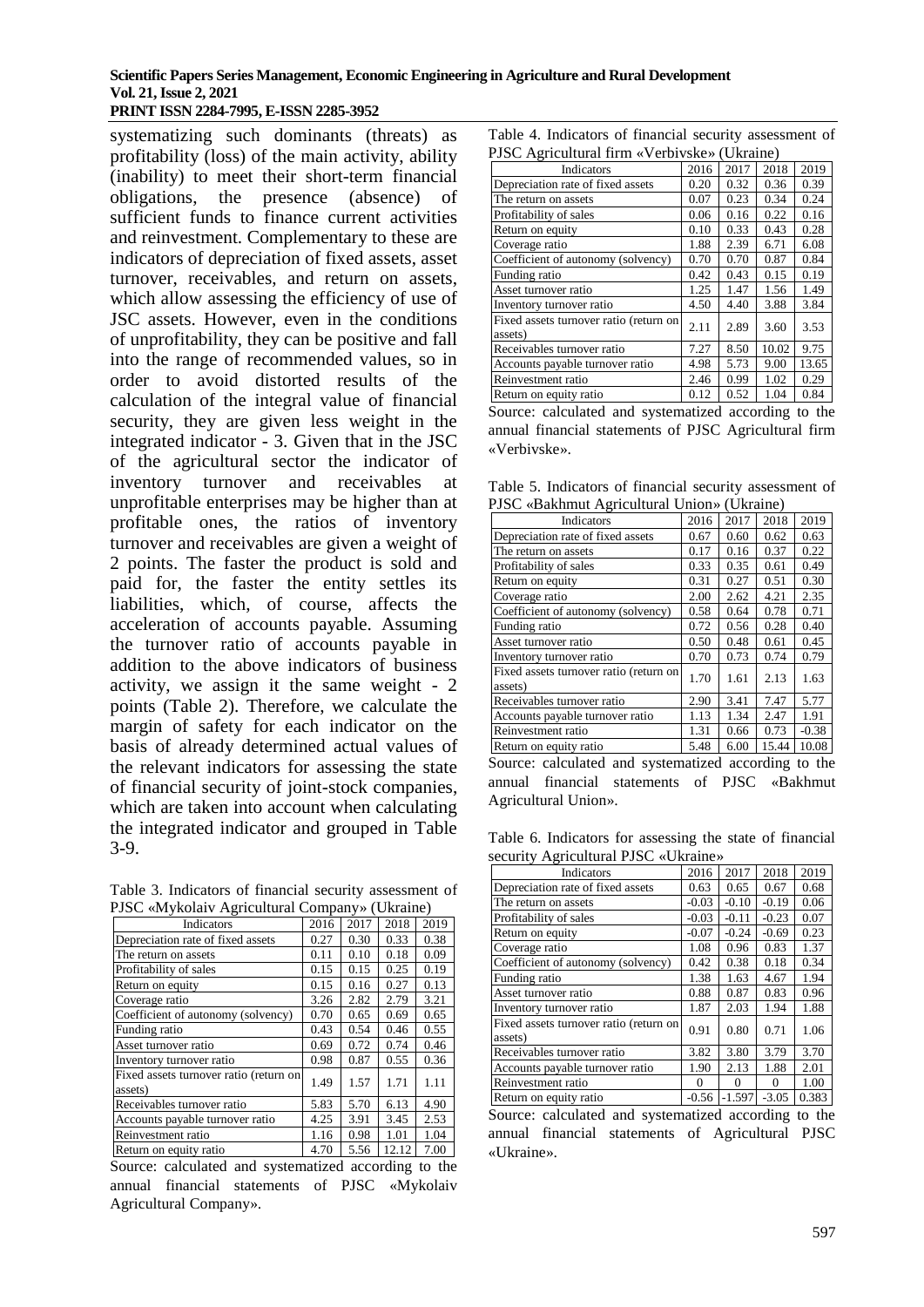#### **Scientific Papers Series Management, Economic Engineering in Agriculture and Rural Development Vol. 21, Issue 2, 2021 PRINT ISSN 2284-7995, E-ISSN 2285-3952**

Table 7. Indicators of assessment of the state of financial security of PJSC «Vinnytsiaagrotransservis» (Ukraine)

| Indicators                                           | 2016       | 2017     | 2018  | 2019        |  |  |
|------------------------------------------------------|------------|----------|-------|-------------|--|--|
| Depreciation rate of fixed assets                    | 0.66       | 0.68     | 0.70  | 0.72        |  |  |
| The return on assets                                 | $-0.06$    | $-0.10$  | 0.02  | $-0.11$     |  |  |
| Profitability of sales                               | $-0.04$    | $-0.07$  | 0.01  | $-0.07$     |  |  |
| Return on equity                                     | $-0.08$    | $-0.13$  | 0.03  | $-0.15$     |  |  |
| Coverage ratio                                       | 1.80       | 1.57     | 1.63  | 1.49        |  |  |
| Coefficient of autonomy (solvency)                   | 0.79       | 0.77     | 0.73  | 0.72        |  |  |
| Funding ratio                                        | 0.27       | 0.31     | 0.37  | 0.39        |  |  |
| Asset turnover ratio                                 | 1.38       | 1.39     | 1.86  | 1.47        |  |  |
| Inventory turnover ratio                             | 3.82       | 4.03     | 4.58  | 3.54        |  |  |
| Fixed assets turnover ratio (return on<br>assets)    | 0.79       | 0.74     | 0.97  | 0.75        |  |  |
| Receivables turnover ratio                           | 33.39      | 34.71    | 42.35 | 33.18       |  |  |
| Accounts payable turnover ratio                      | 7.43       | 7.25     | 8.21  | 5.96        |  |  |
| Reinvestment ratio                                   | $\Omega$   | 0        | 1.00  | 0           |  |  |
| Return on equity ratio                               | $-0.144$   | $-0.218$ | 0.044 | $-0.226$    |  |  |
| Source: calculated and systematized according to the |            |          |       |             |  |  |
| financial<br>annual                                  | statements |          | of    | <b>PJSC</b> |  |  |
|                                                      |            |          |       |             |  |  |

Vinnytsiaagrotransservis".

Table 8. Indicators of financial security assessment of PJSC «Blok Agrosvit» (Ukraine)

| Indicators                                        | 2016     | 2017     | 2018     | 2019     |
|---------------------------------------------------|----------|----------|----------|----------|
| Depreciation rate of fixed assets                 | 0.15     | 0.11     | 0.18     | 0.24     |
| The return on assets                              | $-0.04$  | $-0.30$  | $-0.32$  | $-0.19$  |
| Profitability of sales                            | $-0.07$  | $-1.29$  | $-1.03$  | $-0.98$  |
| Return on equity                                  | $-0.14$  | $-2.09$  | 1.44     | 0.54     |
| Coverage ratio                                    | 1.13     | 0.82     | 0.65     | 0.59     |
| Coefficient of autonomy (solvency)                | 0.24     | $-0.06$  | $-0.35$  | $-0.50$  |
| Funding ratio                                     | 3.19     | $-16.79$ | $-3.85$  | $-2.99$  |
| Asset turnover ratio                              | 0.53     | 0.23     | 0.31     | 0.19     |
| Inventory turnover ratio                          | 1.85     | 0.88     | 1.25     | 0.83     |
| Fixed assets turnover ratio (return on<br>assets) | 5.21     | 2.34     | 3.49     | 2.27     |
| Receivables turnover ratio                        | 0.96     | 0.59     | 0.67     | 0.32     |
| Accounts payable turnover ratio                   | 4.86     | 0.94     | 0.83     | 0.48     |
| Reinvestment ratio                                | $\Omega$ | 0        | $\Omega$ | 0        |
| Return on equity ratio                            | $-0.225$ | $-1.967$ | $-2.47$  | $-1.608$ |

Source: calculated and systematized according to the annual financial statements of PJSC «Blok Agrosvit».

Table 9. Indicators of financial security assessment of PJSC «Technological agrarian company united» (Ukraine)

| Indicators                                        | 2016     | 2017    | 2018           | 2019     |
|---------------------------------------------------|----------|---------|----------------|----------|
| Depreciation rate of fixed assets                 | 0.06     | 0.08    | 0.05           | 0.10     |
| The return on assets                              | $-0.17$  | 0.65    | $-0.25$        | $-0.63$  |
| Profitability of sales                            | $-0.23$  | 0.67    | $-0.42$        | $-2.99$  |
| Return on equity                                  | 0.54     | $-6.17$ | $-1.16$        | 3.02     |
| Coverage ratio                                    | 0.71     | 0.43    | 0.23           | 0.11     |
| Coefficient of autonomy (solvency)                | $-0.43$  | 0.22    | 0.21           | $-0.42$  |
| Funding ratio                                     | $-3.33$  | 3.54    | 3.66           | $-3.41$  |
| Asset turnover ratio                              | 0.75     | 0.97    | 0.59           | 0.21     |
| Inventory turnover ratio                          | 3.31     | 4.21    | 4.52           | 2.62     |
| Fixed assets turnover ratio (return on<br>assets) | 1.54     | 1.79    | 0.83           | 0.26     |
| Receivables turnover ratio                        | 4.50     | 3.12    | 12.78          | 4.49     |
| Accounts payable turnover ratio                   | 5.33     | 3.22    | 1.48           | 0.50     |
| Reinvestment ratio                                | 0        | 1.00    | 0              | 0        |
| Return on equity ratio                            | $-29.12$ |         | 103.32 - 50.12 | $-153.4$ |

Source: calculated and systematized according to the annual financial statements of PJSC «Technological agrarian company united».

Based on the analysis. Using Excel spreadsheets, we display the margin of safety, taking into account the weights and the integral value of the financial security of joint-stock companies in the agricultural sector for each of the analysed enterprises (Table 10-16 and Fig. 2).

Table 10. Dynamics of the value of the safety margin of PJSC «Mykolaiv Agricultural Company» in 2016- 2019.

| Indicators                                        | 2016  | 2017  | 2018  | 2019  |
|---------------------------------------------------|-------|-------|-------|-------|
| Depreciation rate of fixed assets                 | 5.56  | 5.00  | 4.55  | 3.95  |
| Return on assets                                  | 1.10  | 1.00  | 1.80  | 0.90  |
| Profitability of sales                            | 0.86  | 0.86  | 1.43  | 1.09  |
| Return on equity                                  | 1.07  | 1.14  | 1.93  | 0.93  |
| Coverage ratio                                    | 13.04 | 11.28 | 11.16 | 12.84 |
| Coefficient of autonomy (solvency)                | 5.60  | 5.20  | 5.52  | 5.20  |
| Funding ratio                                     | 11.63 | 9.26  | 10.87 | 9.09  |
| Asset turnover ratio                              | 1.04  | 1.08  | 1.11  | 0.69  |
| Inventory turnover ratio                          | 0.39  | 0.35  | 0.22  | 0.14  |
| Fixed assets turnover ratio (return on<br>assets) | 4.47  | 4.71  | 5.13  | 3.33  |
| Receivables turnover ratio                        | 0.27  | 0.27  | 0.29  | 0.23  |
| Accounts payable turnover ratio                   | 0.61  | 0.56  | 0.49  | 0.36  |
| Reinvestment ratio                                | 1.55  | 1.31  | 1.35  | 1.39  |
| Return on equity ratio                            | 1.18  | 1.39  | 3.03  | 1.75  |
| Integral value                                    | 48.35 | 43.40 | 48.87 | 41.88 |

Source: own calculations.

Table 11. Dynamics of the value of the safety margin of PJSC Agricultural firm «Verbivske» in 2016-2019.

| Indicators                                        | 2016  | 2017  | 2018  | 2019  |
|---------------------------------------------------|-------|-------|-------|-------|
| Depreciation rate of fixed assets                 | 7.50  | 4.69  | 4.17  | 3.85  |
| Return on assets                                  | 0.70  | 2.30  | 3.40  | 2.40  |
| Profitability of sales                            | 0.34  | 0.91  | 1.26  | 0.91  |
| Return on equity                                  | 0.71  | 2.36  | 3.07  | 2.00  |
| Coverage ratio                                    | 7.52  | 9.56  | 26.84 | 24.32 |
| Coefficient of autonomy (solvency)                | 5.60  | 5.60  | 6.96  | 6.72  |
| Funding ratio                                     | 11.90 | 11.63 | 33.33 | 26.32 |
| Asset turnover ratio                              | 1.88  | 2.21  | 2.34  | 2.24  |
| Inventory turnover ratio                          | 1.80  | 1.76  | 1.55  | 1.54  |
| Fixed assets turnover ratio (return on<br>assets) | 6.33  | 8.67  | 10.80 | 10.59 |
| Receivables turnover ratio                        | 0.34  | 0.40  | 0.47  | 0.45  |
| Accounts payable turnover ratio                   | 0.71  | 0.82  | 1.29  | 1.95  |
| Reinvestment ratio                                | 3.28  | 1.32  | 1.36  | 0.39  |
| Return on equity ratio                            | 0.03  | 0.13  | 0.26  | 0.21  |
| Integral value                                    | 48.65 | 52.35 | 97.09 | 83.88 |

Source: own calculations.

Table 12. Dynamics of the value of the safety margin of PJSC «Bakhmut Agricultural Union» in 2016-2019.

| 01 I JSC «Dakilinu Agricultural Officil» III 2010-2019. |       |       |       |         |  |  |
|---------------------------------------------------------|-------|-------|-------|---------|--|--|
| Indicators                                              | 2016  | 2017  | 2018  | 2019    |  |  |
| Depreciation rate of fixed assets                       | 2.24  | 2.50  | 2.42  | 2.38    |  |  |
| Return on assets                                        | 1.70  | 1.60  | 3.70  | 2.20    |  |  |
| Profitability of sales                                  | 1.89  | 2.00  | 3.49  | 2.80    |  |  |
| Return on equity                                        | 2.21  | 1.93  | 3.64  | 2.14    |  |  |
| Coverage ratio                                          | 8.00  | 10.48 | 16.84 | 9.40    |  |  |
| Coefficient of autonomy (solvency)                      | 4.64  | 5.12  | 6.24  | 5.68    |  |  |
| Funding ratio                                           | 6.94  | 8.93  | 17.86 | 12.50   |  |  |
| Asset turnover ratio                                    | 0.75  | 0.72  | 0.92  | 0.68    |  |  |
| Inventory turnover ratio                                | 0.28  | 0.29  | 0.30  | 0.32    |  |  |
| Fixed assets turnover ratio (return on<br>assets)       | 5.10  | 4.83  | 6.39  | 4.89    |  |  |
| Receivables turnover ratio                              | 0.13  | 0.16  | 0.35  | 0.27    |  |  |
| Accounts payable turnover ratio                         | 0.16  | 0.19  | 0.35  | 0.27    |  |  |
| Reinvestment ratio                                      | 1.75  | 0.88  | 0.97  | $-0.51$ |  |  |
| Return on equity ratio                                  | 1.37  | 1.50  | 3.86  | 2.52    |  |  |
| Integral value                                          | 37.17 | 41.13 | 67.32 | 45.54   |  |  |

Source: own calculations.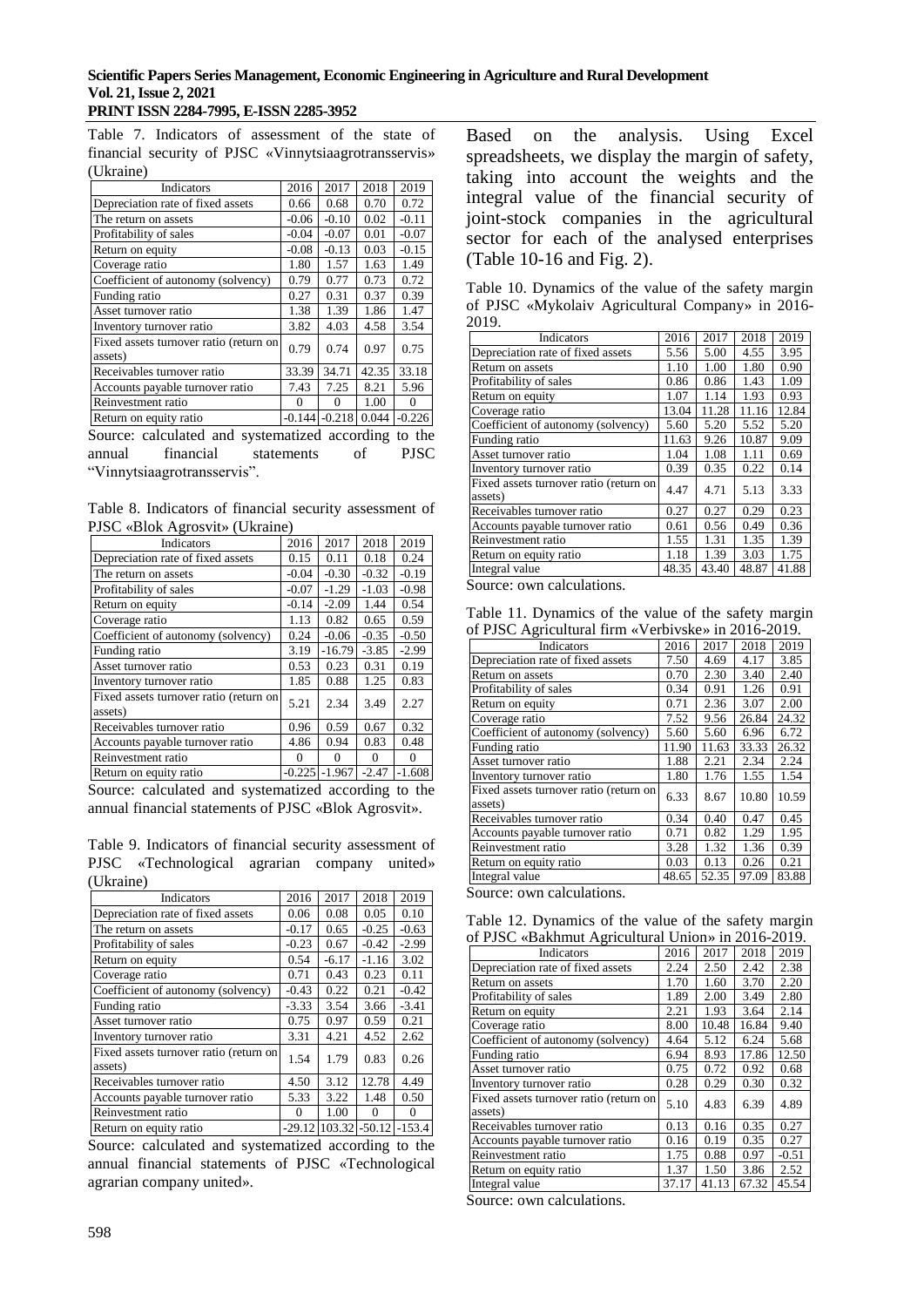#### **Scientific Papers Series Management, Economic Engineering in Agriculture and Rural Development Vol. 21, Issue 2, 2021 PRINT ISSN 2284-7995, E-ISSN 2285-3952**

|  |                                          |  |  |  | Table 13. Dynamics of the value of the safety margin |
|--|------------------------------------------|--|--|--|------------------------------------------------------|
|  | Agricultural PJSC «Ukraine» in 2016-2019 |  |  |  |                                                      |

| 2016    | 2017                                   | 2018    | 2019  |
|---------|----------------------------------------|---------|-------|
| 2.38    | 2.31                                   | 2.24    | 2.21  |
| $-0.30$ | $-1.00$                                | $-1.90$ | 0.60  |
| $-0.17$ | $-0.63$                                | $-1.31$ | 0.40  |
| $-0.50$ | $-1.71$                                | $-4.93$ | 1.64  |
| 4.32    | 3.84                                   | 3.32    | 5.48  |
| 3.36    | 3.04                                   | 1.44    | 2.72  |
| 3.62    | 3.07                                   | 1.07    | 2.58  |
| 1.32    | 1.31                                   | 1.25    | 1.44  |
| 0.75    | 0.81                                   | 0.78    | 0.75  |
| 2.73    | 2.40                                   | 2.13    | 3.18  |
| 0.18    | 0.18                                   | 0.18    | 0.17  |
| 0.27    | 0.30                                   | 0.27    | 0.29  |
| 0.00    | 0.00                                   | 0.00    | 1.33  |
| $-0.14$ | $-0.40$                                | $-0.76$ | 0.10  |
| 17.82   | 13.51                                  | 3.76    | 22.89 |
|         | Fixed assets turnover ratio (return on |         |       |

Source: own calculations.

Table 14. Dynamics of the value of the safety margin of PJSC «Vinnytsiaagrotransservis» in 2016-2019

| Indicators                                        | 2016    | 2017    | 2018  | 2019    |
|---------------------------------------------------|---------|---------|-------|---------|
| Depreciation rate of fixed assets                 | 2.27    | 2.21    | 2.14  | 2.08    |
| Return on assets                                  | $-0.60$ | $-1.00$ | 0.20  | $-1.10$ |
| Profitability of sales                            | $-0.23$ | $-0.40$ | 0.06  | $-0.40$ |
| Return on equity                                  | $-0.57$ | $-0.93$ | 0.21  | $-1.07$ |
| Coverage ratio                                    | 7.20    | 6.28    | 6.52  | 5.96    |
| Coefficient of autonomy (solvency)                | 6.32    | 6.16    | 5.84  | 5.76    |
| Funding ratio                                     | 18.52   | 16.13   | 13.51 | 12.82   |
| Asset turnover ratio                              | 2.07    | 2.09    | 2.79  | 2.21    |
| Inventory turnover ratio                          | 1.53    | 1.61    | 1.83  | 1.42    |
| Fixed assets turnover ratio (return on<br>assets) | 2.37    | 2.22    | 2.91  | 2.25    |
| Receivables turnover ratio                        | 1.55    | 1.61    | 1.97  | 1.54    |
| Accounts payable turnover ratio                   | 1.06    | 1.04    | 1.17  | 0.85    |
| Reinvestment ratio                                | 0.00    | 0.00    | 1.33  | 0.00    |
| Return on equity ratio                            | $-0.04$ | $-0.05$ | 0.01  | $-0.06$ |
| Integral value                                    | 41.46   | 36.96   | 40.51 | 32.26   |

Source: own calculations.

Table 15. Dynamics of the value of the safety margin of PJSC «Blok Agrosvit» in 2016-2019

| Indicators                             | 2016    | 2017     | 2018    | 2019    |
|----------------------------------------|---------|----------|---------|---------|
| Depreciation rate of fixed assets      | 10.00   | 13.64    | 8.33    | 6.25    |
| Return on assets                       | $-0.40$ | $-3.00$  | $-3.20$ | $-1.90$ |
| Profitability of sales                 | $-0.40$ | $-7.37$  | $-5.89$ | $-5.60$ |
| Return on equity                       | $-1.00$ | $-14.93$ | 10.29   | 3.86    |
| Coverage ratio                         | 4.52    | 3.28     | 2.60    | 2.36    |
| Coefficient of autonomy (solvency)     | 1.92    | $-0.48$  | $-2.80$ | $-4.00$ |
| Funding ratio                          | 1.57    | $-0.30$  | $-1.30$ | $-1.67$ |
| Asset turnover ratio                   | 0.80    | 0.35     | 0.47    | 0.29    |
| Inventory turnover ratio               | 0.74    | 0.35     | 0.50    | 0.33    |
| Fixed assets turnover ratio (return on |         |          |         |         |
| assets)                                | 15.63   | 7.02     | 10.47   | 6.81    |
| Receivables turnover ratio             | 0.04    | 0.03     | 0.03    | 0.01    |
| Accounts payable turnover ratio        | 0.69    | 0.13     | 0.12    | 0.07    |
| Reinvestment ratio                     | 0.00    | 0.00     | 0.00    | 0.00    |
| Return on equity ratio                 | $-0.06$ | $-0.49$  | $-0.62$ | $-0.40$ |
| Integral value                         | 34.06   | $-1.77$  | 19.00   | 6.40    |

Source: own calculations.

Table 16. Dynamics of the value of the safety margin of PJSC «Technological agrarian company united» in 2016-2019

| 20102017                                          |         |          |          |          |
|---------------------------------------------------|---------|----------|----------|----------|
| Indicators                                        | 2016    | 2017     | 2018     | 2019     |
| Depreciation rate of fixed assets                 | 25.00   | 18.75    | 30.00    | 15.00    |
| Return on assets                                  | $-1.70$ | 6.50     | $-2.50$  | $-6.30$  |
| Profitability of sales                            | $-1.31$ | 3.83     | $-2.40$  | $-17.09$ |
| Return on equity                                  | 3.86    | $-44.07$ | $-8.29$  | 21.57    |
| Coverage ratio                                    | 2.84    | 1.72     | 0.92     | 0.44     |
| Coefficient of autonomy (solvency)                | $-3.44$ | 1.76     | 1.68     | $-3.36$  |
| Funding ratio                                     | $-1.50$ | 1.41     | 1.37     | $-1.47$  |
| Asset turnover ratio                              | 1.13    | 1.46     | 0.89     | 0.32     |
| Inventory turnover ratio                          | 1.32    | 1.68     | 1.81     | 1.05     |
| Fixed assets turnover ratio (return on<br>assets) | 4.62    | 5.37     | 2.49     | 0.78     |
| Receivables turnover ratio                        | 0.21    | 0.15     | 0.59     | 0.21     |
| Accounts payable turnover ratio                   | 0.76    | 0.46     | 0.21     | 0.07     |
| Reinvestment ratio                                | 0.00    | 1.33     | 0.00     | 0.00     |
| Return on equity ratio                            | $-7.28$ | 25.83    | $-12.53$ | $-38.35$ |
| Integral value                                    | 24.50   | 26.18    | 14.24    | $-27.13$ |
|                                                   |         |          |          |          |

Source: own calculations.

As can be seen from Fig. 2, PJSC Agricultural firm "Verbivske" has the highest level of financial security. The value of its integrated indicator increased during 2016-2018 by an average of 66 points, however, in 2019 it decreased. The same dynamics are characteristic of the integrated indicator PJSC "Bakhmut Agricultural Union", which is in second place in terms of financial security, given the stability of development in 2016- 2018 and a slight decline in 2019, despite the fact that in 2016-2018 The values of the integrated indicator were lower than at the PJSC "Mykolaiv Agricultural Company". Regarding the latter, the level of its financial security decreased (in 2017 and 2019), then increased (in 2018). At the same time, in 2018 the level of financial security of all surveyed profitable JSCs in the agricultural sector was the highest, as evidenced by the highest value of the integrated indicator: 97.09 - in PJSC Agricultural firm "Verbivske", 67.32 – in PJSC "Bakhmut Agricultural Union" and 48.87 - in PJSC Mykolaiv Agricultural Company.

The integrated financial security indicators of PJSC "Mykolaiv Agricultural Company" and PJSC "Vinnytsiaagrotransservis" are similar in dynamics and close in value, despite the fact that the former is absolutely profitable throughout the analysed period, and the latter - was profitable only in 2018, and the number of losses in 2019 increased by as much as 57.09% compared to 2016.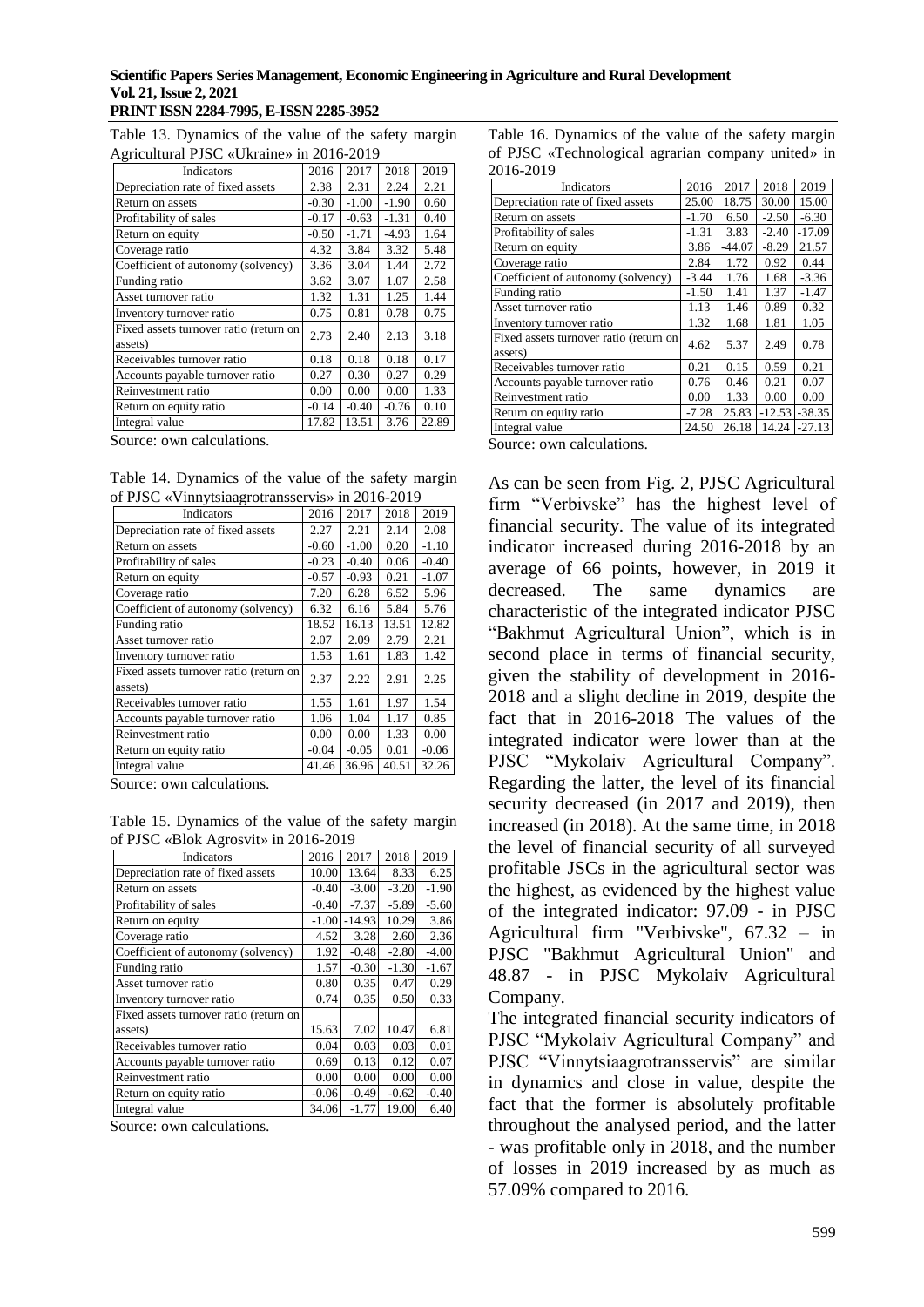**PRINT ISSN 2284-7995, E-ISSN 2285-3952** 



Fig. 2. Dynamics of the integrated indicator of financial security of joint-stock companies of the agricultural sector of Ukraine for 2016-2019 Source: own development.

This is an example of the realities of the JSC agricultural sector, which in terms of losses provide excellent indicators of business activity, liquidity, and financing, due to the specific life cycle of products and independence from external sources of funding.

Given the numerical values of the table. 15, the most attractive for investment is PJSC "Mykolaiv Agricultural Company", the assessment of the effectiveness of financial security management, which from the position of the investor is the highest  $-0.6335$ .

For PJSC Agricultural firm "Verbivske" such an assessment gave less value to the global priority – 0.2884, for PJSC "Bakhmut Agricultural Union" – even less (0.2834). Therefore, in this order, it is necessary to rank the researched joint-stock companies of the agricultural sector of Ukraine on the efficiency of management of financial safety.

600 It should be noted that the declining dynamics of the integrated indicator in 2019 is typical for all enterprises, except for Agricultural PJSC "Ukraine", for which, on the contrary,

the trend line of the integrated indicator was upward, indicating an increase in its financial security as opposed to a steady decline. 2016– 2018. This confirms the previously made conclusions about the effectiveness of actions to replenish its own financial resources with funds from the issue of additional shares, which allowed to improve its financial security.

As for PJSC "Blok Agrosvit", its integrated indicator indicates a very low level of financial security: especially in 2017, when the value of this indicator reached -1.77, which, in fact, means bankruptcy. In 2018, it increased slightly (to 19.0), but in 2019 decreased again (to 6.4).

As expected, the worst level of financial security is PJSC "Technological agrarian company united", the value of the integrated indicator of which in 2019 decreased to - 27.13, which indicates a significant deterioration in the financial condition of the company and the threat of its liquidation. This situation is obviously due to the objective need to restore the solvency of the JSC (as a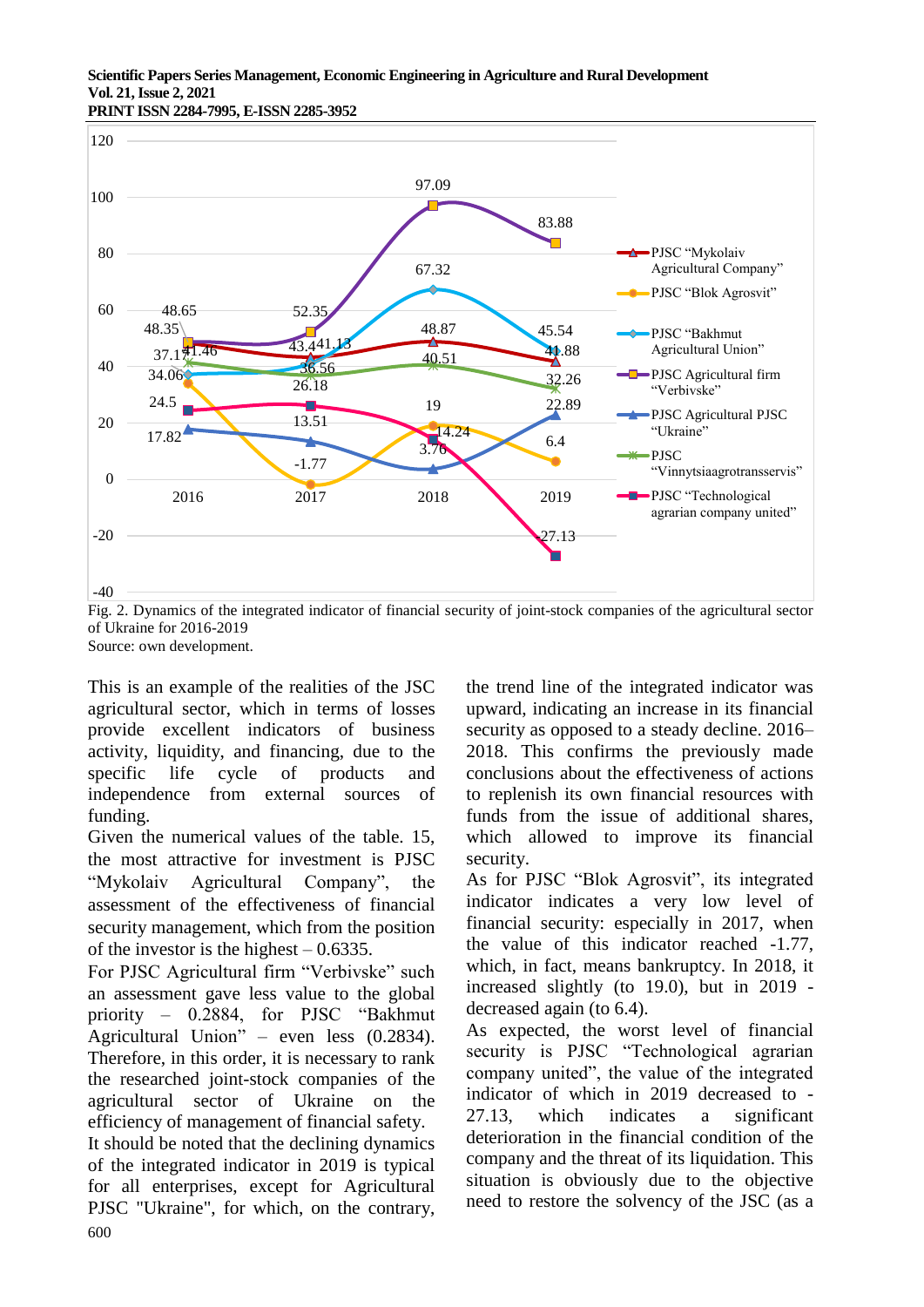**PRINT ISSN 2284-7995, E-ISSN 2285-3952** 

result of which the company implements the procedure of pre-trial reorganization), and the change of owner in March-April 2019, which significantly destabilized the JSC.

## **CONCLUSIONS**

Thus, the integrated indicator can be used to assess the degree of financial security of jointstock companies and analyse its changes in dynamics. The two profitable JSCs are characterized by a high level of their financial security, which increases in the short term (2016–2018) and slightly decreases in 2019 (PJSC Agricultural firm "Verbivske" and PJSC "Bakhmut Agricultural Union"). The level of financial security of PJSC "Mykolaiv Agricultural Company" and PJSC "Vinnytsiaagrotransservis" can be described as moderate - slightly lower than the two newly mentioned joint-stock companies with fluctuations in the direction of increase or decrease. The degree of financial security of Agricultural PJSC "Ukraine" is stably low with a slight increase in 2019. As for PJSC "Blok Agrosvit" and PJSC "Technological agrarian company united", the level of their financial security is low and catastrophically low in some periods, as indicated by the low and, in some places, a negative value of the integrated indicator.

Therefore, it can be argued that the application of an integrated indicator of financial security of joint-stock companies in the agricultural sector allows for an adequate assessment of the state of financial security and strength of these enterprises. Based on this, investors receive a well-founded information base on decisions on the feasibility of investing in shares of relevant companies, as the margin of financial strength allows with high probability to extrapolate these data to positive expectations about the return on investment. Based on the fact that for agricultural joint-stock companies the factor of forecasting the payback is one of the most important in the process of attracting investment, it can be argued that the use of an integrated indicator of financial security can solve this problem of investor uncertainty.

## **REFERENCES**

[1]Agres, O., Sadura, O., Shmatkovska, T., Zelenko, S., 2020, Development and evaluation of efficiency of leasing activities in agricultural sector of Ukraine. Scientific Papers: Series «Management, Economic Engineering in Agriculture and rural development», Vol. 20(3): 53-60. Scientific Papers Series Management, Economic Engineering in Agriculture and Rural Development Vol. 20(3): 53-60.

[2]Apostolyuk, O., Shmatkovska, T., Chykalo, I., Husak, A., 2020, Assessment of the rural population economic activity in the system of united territorial communities development: a case study of Volyn Region, Ukraine. Scientific Papers: Management, Economic Engineering in Agriculture and Rural Development, Vol. 20(3): 99-108.

[3]Dziamulych, M., Sadovska I., Shmatkovska T., Nahirska K., Nuzhna O., Gavryliuk O., 2020, The study of the relationship between rural population spending on peasant households with the main socioeconomic indicators: a case study of Volyn region, Ukraine. Scientific Papers: Series «Management, Economic Engineering in Agriculture and rural development», Vol. 20(2): 217-222.

[4]Dziamulych, M., Shmatkovska, T., Gordiichuk, A., Korobchuk, T., 2020, Estimating peasant farms income and the standard of living of a rural population based on multi-factorial econometric modeling: a case study of Ukraine. Scientific Papers: Series «Management, Economic Engineering in Agriculture and rural development», Vol. 20(1): 199-206.

[5]Dziamulych M., Yakubiv V., Shubala I., Filiuk D., Korobchuk L., 2020, Analysis and evaluation of the rural labour market and employment of the rural population: a case study of Volyn region, Ukraine. Scientific Papers Series "Management, Economic Engineering in Agriculture and Rural Development", Vol. 20(4): 165-174.

[6]Haken, H., Plath, P. J., Ebeling, W., Romanovsky, Y. M., 2019, Beiträge zur Geschichte der Synergetik: Allgemeine Prinzipien der Selbstorganisation in Natur und Gesellschaft. Wiesbaden: Springer Fachmedien Wiesbaden.

[7] Kupalova H. I., 2008. Theory of economic analysis. Kyiv: 639 p.

[8]Lewis D. S., 2005, Financial security & personal wealth. Transaction Publishers. 249 p.

[9]Parvutoiu, I., Popescu, A., Grigoras, M. A., 2010, Profitability analysis - a study case Agroindustriala Pantelimon joint venture dairy farming company. Scientific Papers Series "Management, Economic Engineering in Agriculture and Rural Development". 10(2): 161-164.

[10]Peter, Y., 2011, Bankruptcy analysis with method of Z-Score Altman, Springate, and Zmijewski at PT Indofood Sukses Makmur Tbk. for the Period of 2005- 2009. Akurat Jurnal Ilmiah Akuntansi. Vol 2(4).

[11]Popescu, A., 2015, An Empirical Research on the Bankruptcy Risk Prediction In Romania's Agriculture.